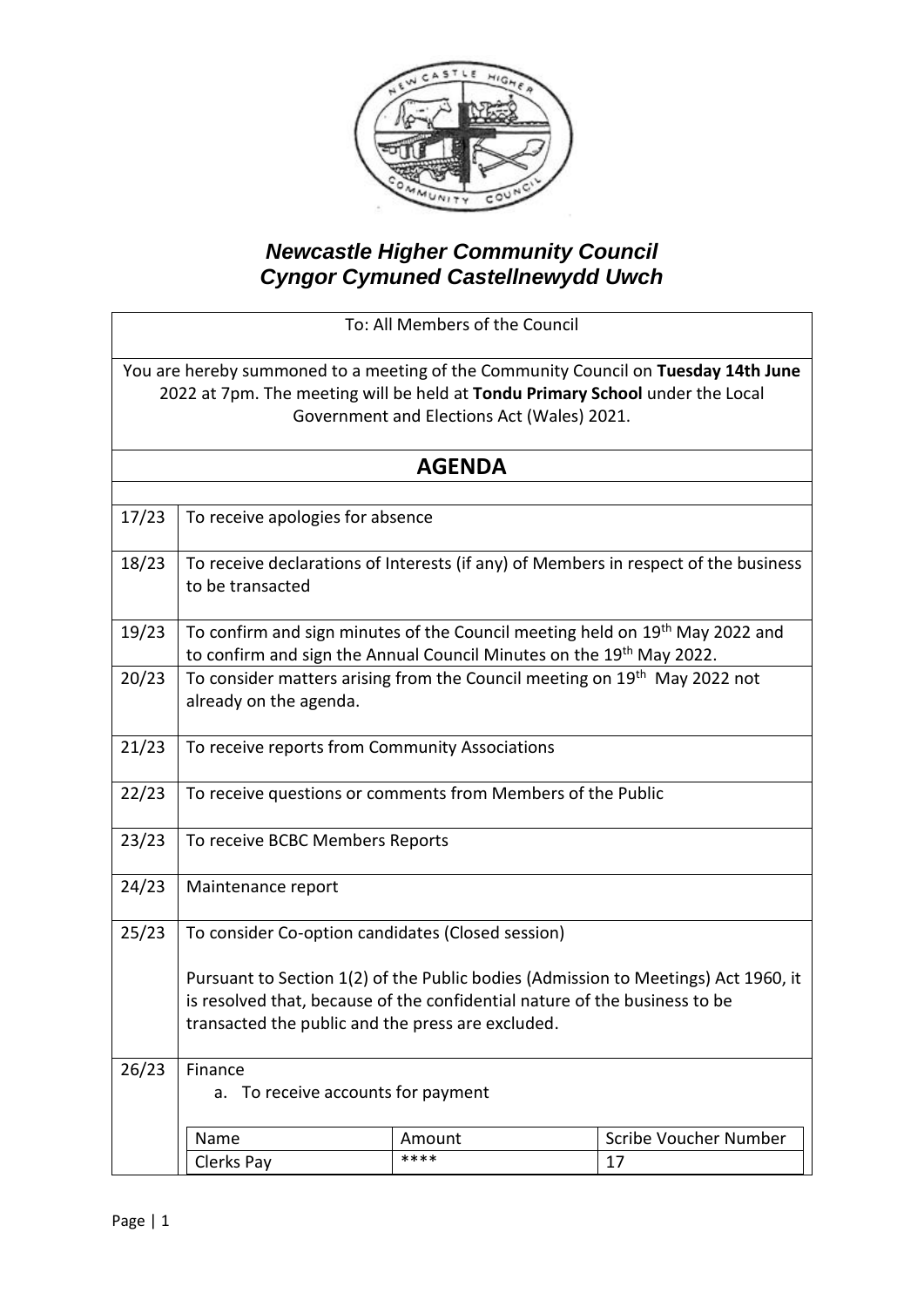|       | <b>Clerks HMRC Payments</b>                                                                                                                                                                                                                                                                                                                                                          | ****                                                                         | 16 |  |
|-------|--------------------------------------------------------------------------------------------------------------------------------------------------------------------------------------------------------------------------------------------------------------------------------------------------------------------------------------------------------------------------------------|------------------------------------------------------------------------------|----|--|
|       | <b>Clerks Pension Payments</b>                                                                                                                                                                                                                                                                                                                                                       | ****                                                                         | 18 |  |
|       | <b>Data Protection Fee</b>                                                                                                                                                                                                                                                                                                                                                           | £40                                                                          | 20 |  |
|       | Baz Jenkins (Aberkenfig                                                                                                                                                                                                                                                                                                                                                              | £174                                                                         | 19 |  |
|       | Square)                                                                                                                                                                                                                                                                                                                                                                              |                                                                              |    |  |
|       | <b>School Merit Stickers</b>                                                                                                                                                                                                                                                                                                                                                         | £2,041.80                                                                    | 21 |  |
|       | b. To receive bank reconciliation to May 2022<br>c. To approve the purchasing a box for the Councils Chain of office at a cost                                                                                                                                                                                                                                                       |                                                                              |    |  |
|       | of £300.<br>d. To discuss Hybrid meeting devices.                                                                                                                                                                                                                                                                                                                                    |                                                                              |    |  |
| 27/23 | To discuss locations for the defibrillator received from the Welsh Ambulance<br>service.                                                                                                                                                                                                                                                                                             |                                                                              |    |  |
| 28/23 | To approve the Council's Internal Audit for 2021 / 22.                                                                                                                                                                                                                                                                                                                               |                                                                              |    |  |
| 29/23 | To Consider Planning Applications                                                                                                                                                                                                                                                                                                                                                    |                                                                              |    |  |
|       | Planning Application No.: P/22/308/OUT<br>1.<br>Location: Side garden of 4 New Cottages Penyfai Bridgend CF31 4LX<br>Proposal: Demolition of existing detached garage and new detached<br>three-bedroom dwelling to side garden (outline application)<br>2. Planning Application No.: P/22/322/FUL<br>Location: Land rear of 2 Hillcrest Penyfai CF31 4NL<br>Proposal: Two dwellings |                                                                              |    |  |
| 30/23 | To receive Reports from Councillors                                                                                                                                                                                                                                                                                                                                                  |                                                                              |    |  |
| 31/23 | Correspondence                                                                                                                                                                                                                                                                                                                                                                       |                                                                              |    |  |
|       | Member of the Public<br>1.<br>Fai.                                                                                                                                                                                                                                                                                                                                                   | Notifying the Council if his displeasure of removal of bus services in Pen Y |    |  |
|       | Thomas Fattorini Ltd<br>2.<br>expected turn around of 6 weeks.                                                                                                                                                                                                                                                                                                                       | Acknowledgement of the receipt of the Councils Chain of office with an       |    |  |
|       | 3. BCBC<br>to attract Councillors candidates.                                                                                                                                                                                                                                                                                                                                        | BCBC informed the Council that it may follow usual Co-option processed       |    |  |
|       | 4. One Voice Wales<br>5. Centregreat                                                                                                                                                                                                                                                                                                                                                 | An application for £100 bursary from OVW was accepted.                       |    |  |